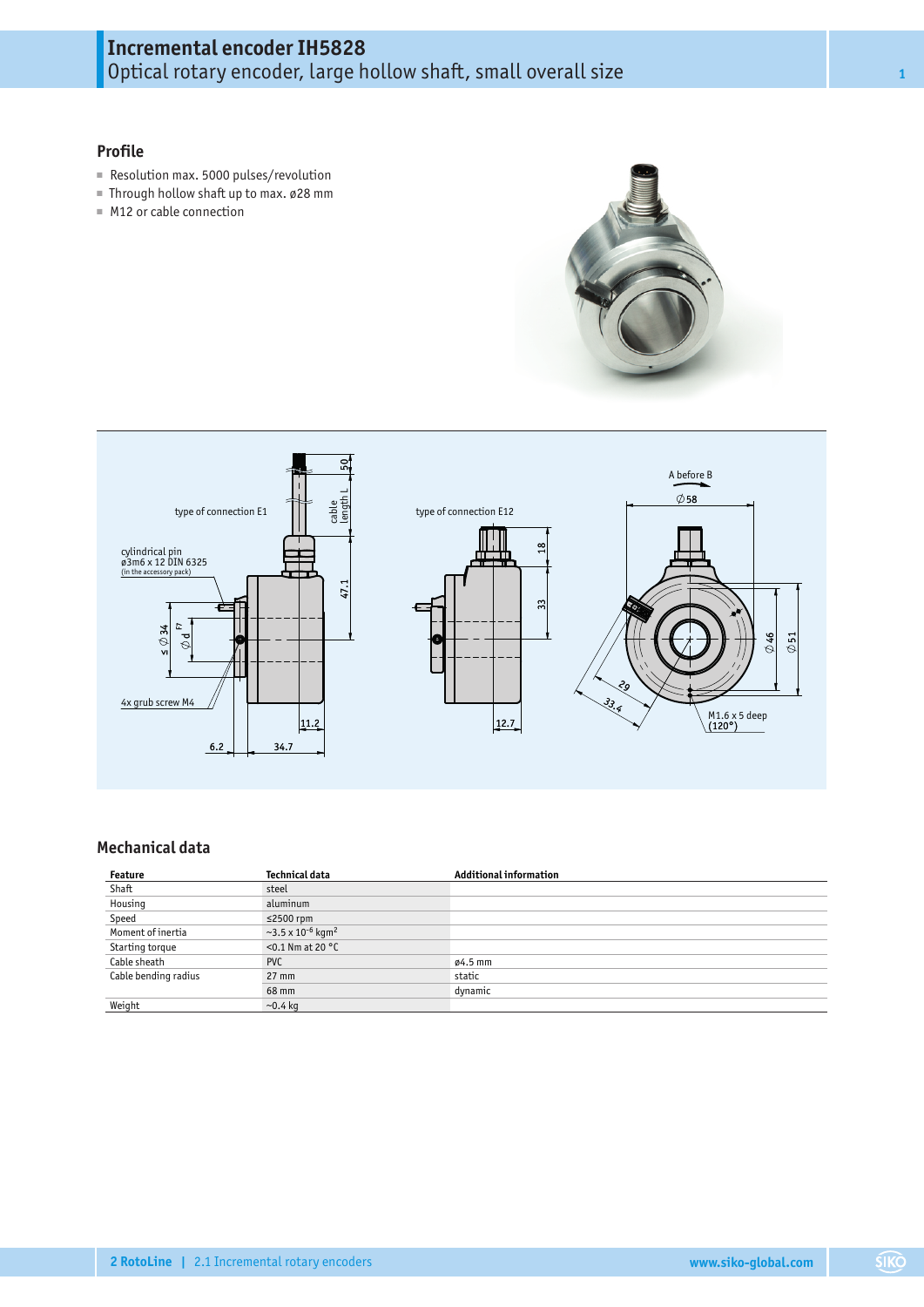## **Electrical data**

#### ■ **OP output circuit**

| Feature                  | Technical data<br><b>Additional information</b> |                            |  |
|--------------------------|-------------------------------------------------|----------------------------|--|
| Operating voltage        | 830 V DC                                        | reverse-polarity protected |  |
| Current consumption      | typical 40 mA                                   | $\leq$ 100 mA (no load)    |  |
| Output signal level high | $\Sigma$ UB - 3.0 V                             | short-circuit proof        |  |
| Output signal level low  | $\leq$ 2.5 V                                    | short-circuit proof        |  |
| Pulse frequency          | $\leq$ 200 kHz                                  |                            |  |
| Load                     | $±40$ mA                                        | max. adm.                  |  |
| Type of connection       | open cable end                                  |                            |  |
|                          | 1x M12 connector                                | 8-pole, 1x pin             |  |

#### ■ **LD5 output circuit**

| Feature                  | Technical data<br><b>Additional information</b> |                            |  |  |  |
|--------------------------|-------------------------------------------------|----------------------------|--|--|--|
| Operating voltage        | 5 V DC                                          | reverse-polarity protected |  |  |  |
| Current consumption      | typical 40 mA                                   | $\leq$ 90 mA (no load)     |  |  |  |
| Output signal level high | $\geq$ 2.5 V                                    | short-circuit proof        |  |  |  |
| Output signal level low  | $\leq$ 0.5 V                                    | short-circuit proof        |  |  |  |
| Pulse frequency          | $\leq$ 300 kHz                                  |                            |  |  |  |
| Load                     | $±20$ mA                                        | max. adm.                  |  |  |  |
| Type of connection       | open cable end                                  |                            |  |  |  |
|                          | 1x M12 connector                                | 8-pole, 1x pin             |  |  |  |

## ■ **LD24 output circuit**

| Feature                  | Technical data<br><b>Additional information</b> |                            |  |  |  |
|--------------------------|-------------------------------------------------|----------------------------|--|--|--|
| Operating voltage        | $830$ VDC                                       | reverse-polarity protected |  |  |  |
| Current consumption      | typical 40 mA                                   | $\leq$ 90 mA (no load)     |  |  |  |
| Output signal level high | $\geq$ 2.5 V                                    | short-circuit proof        |  |  |  |
| Output signal level low  | $\leq$ 0.5 V                                    | short-circuit proof        |  |  |  |
| Pulse frequency          | $\leq$ 300 kHz                                  |                            |  |  |  |
| Load                     | $±20$ mA                                        | max. adm.                  |  |  |  |
| Type of connection       | open cable end                                  |                            |  |  |  |
|                          | 1x M12 connector                                | 8-pole, 1x pin             |  |  |  |

## ■ **signal pattern**



## **System data**

## ■ **Characteristics of functional safety**

| Feature | . ה           | tional information<br>Addi |
|---------|---------------|----------------------------|
| MTTFd   | + year(<br>63 |                            |

## **Ambient conditions**

| Feature              | Technical data                     | <b>Additional information</b>          |  |  |  |
|----------------------|------------------------------------|----------------------------------------|--|--|--|
| Ambient temperature  | $-2070 °C$                         | at speed $\leq$ 2000 min <sup>-1</sup> |  |  |  |
|                      | $-2060 °C$                         | at speed $\leq$ 2500 min <sup>-1</sup> |  |  |  |
| EMC                  | EN 61000-6-2                       | interference resistance / immission    |  |  |  |
|                      | EN 61000-6-3                       | emitted interference / emission        |  |  |  |
| Protection category  | IP64<br>EN 60529                   |                                        |  |  |  |
| Shock resistance     | 1000 m/s <sup>2</sup> , 6 ms       | EN 60068-2-27                          |  |  |  |
| Vibration resistance | 100 m/s <sup>2</sup> , 35  2000 Hz | EN 60068-2-6                           |  |  |  |